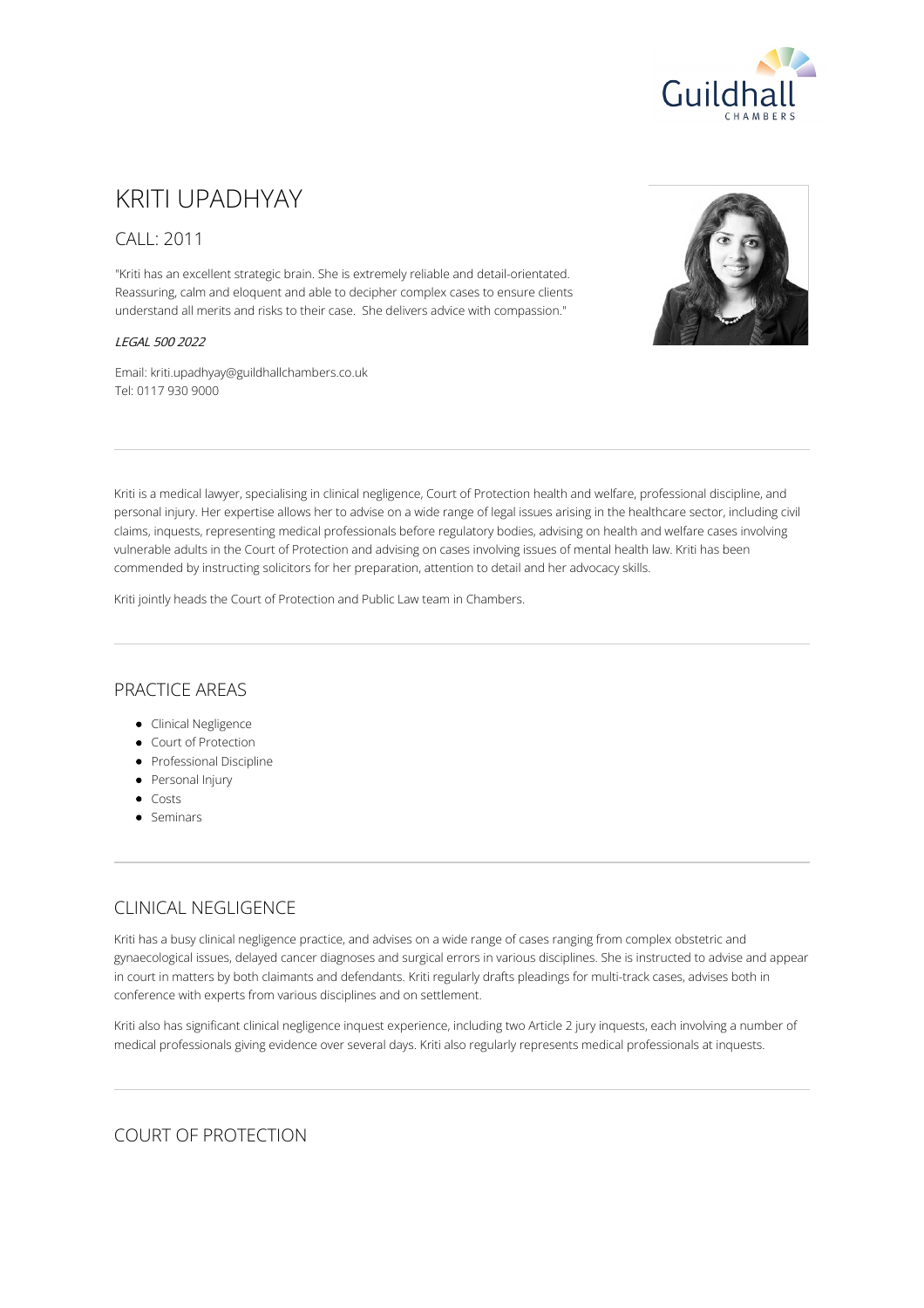Kriti jointly heads the Court of Protection and Public Law team in Chambers. She has a varied Court of Protection practice, specialising in health and welfare cases, including personal welfare applications, challenges to deprivation of liberty authorisations under the Mental Capacity Act 2007, and cases involving medical treatment. She is instructed to act on behalf of vulnerable adults through the Official Solicitor and other litigation friends, family members and local authorities in matters, including where there are complex issues of capacity and medical evidence, or infringement with human rights. She regularly advises on cases involving issues in respect of care provision, residence, contact and medical treatment.

Having specialised in mental capacity and mental health law during her LLM in Medical Law and Ethics, Kriti's strong skillset in these areas gives her a particular interest in health and welfare cases. She has extensive experience of dealing with vulnerable clients and complex medical evidence, both in conference and when questioning medical professionals and experts in court. Kriti also advises on cases involving issues under the Mental Health Act 1983 as part of her broader public law practice.

Recent Court of Protection cases include:

- Re JM (by her litigation friend the Official Solicitor) [2022]:Kriti represented the protected party, a lady with suspected vascular dementia, and an in-patient in hospital in England. She expressed a strong desire to move back to Scotland and into her own home, but refused to allow any proper assessment of her care needs to be carried out. The Court of Protection was asked to determine questions of capacity, and where it was in P's best interests to reside and receive care. Despite an application by the hospital trust to have P discharged to a care home in England where there was an available place, the Court of Protection was persuaded that it was in P's best interests for her to be moved to Scotland. Issues in the case included complex jurisdictional points of law due to the different English and Scottish regimes, Covid vaccination, and necessary sedation and restraint.
- Re CS (by his litigation friend the Official Solicitor) [2021]:Kriti represented the protected party, an elderly man deprived of his liberty at a care home, with a diagnosis of dementia and a history of other health issues. The proceedings were brought due to a long-standing dispute between the local authority, CS's daughters and his wife, as to which geographical location CS should reside and receive care in. Kriti represented CS at a number of hearings, including a 2-day final hearing.
- Re RE (by her litigation friend the Official Solicitor) [2021]:the local authority and hospital trust brought health and welfare proceedings in respect of P following her discharge to her own home from a period of detention in a secure hospital under the Mental Health Act 1983. P had a complex diagnosis of autistic spectrum disorder, Asperger's syndrome, emotionally unstable personality disorder and borderline learning disability. The applicants sought authorisation for periods of locking P's doors and windows for up to 28 days when she attempts to abscond from her home. Kriti was instructed to represent RSE to protect her best interests and ensure that the deprivation of her liberty was the least restrictive necessary.
- Re LS [2021]: Kriti was instructed to represent P in s21A proceedings challenging the deprivation of her liberty at a care home. P had a diagnosis of schizoaffective disorder and other health issues. The key issues concerned the fundamental jurisdiction of the Court of Protection, and Kriti was able to persuade the respondents and the Court that P had the capacity in all the disputed areas, and that accordingly the standard authorization in respect of her deprivation of liberty at the care home was unlawful and should be terminated. P was free to return to her own home.

# PROFESSIONAL DISCIPLINE

Kriti appears before the Nursing and Midwifery Council's professional disciplinary panels on a range of cases, and has a rapidly growing practice in the area of professional regulation. She regularly represents nurses and midwives at substantive NMC hearings lasting 5 or more days, on a range of complex allegations, including clinical concerns, misconduct and health issues, as well as at interim order and substantive order review hearings and inquests. She also regularly advises my lay and professional clients on evidential issues, legal challenges to charges and/or admissibility of evidence, and expert evidence. Kriti is developing a particular specialism in cases involving allegations of dishonesty, and has extensive experience of interacting sensitively with vulnerable witnesses and registrants, as well as handling expert medical evidence in cases raising issues of causation or health concerns.

Kriti also advises on cases involving Disclosure and Barring Services, and has experience of General Dental Council and Care Council For Wales proceedings.

Before her time at Guildhall Chambers, Kriti was employed by the Nursing and Midwifery Council, where she gained experience of professional disciplinary law and procedure, including substantive and interim order hearings, complex and multi-registrant cases, High Court interim order applications and appeals, as well as Judicial Review proceedings. Kriti assisted with a number of high profile cases and appeals during her time at the NMC.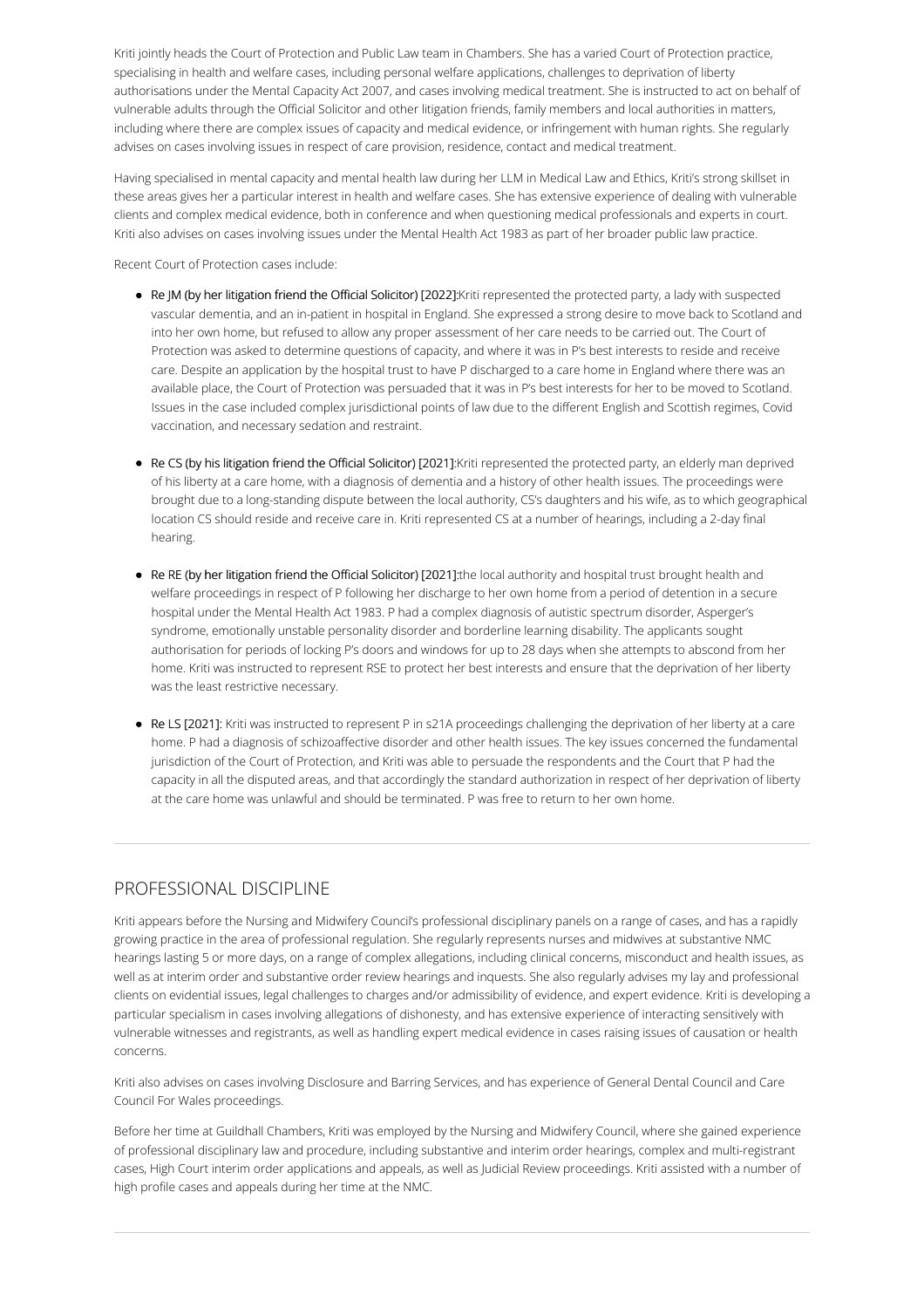## PERSONAL INJURY

Kriti advises on a wide range of personal injury cases on behalf of both claimants and defendants. Her practice includes cases involving a range of injuries sustained in road traffic accidents, employers' liability, public liability and Animals Act claims. Kriti also has experience of CICA and MIB claims.

Kriti is regularly instructed to advise on, appear in Court and to draft pleadings for multi-track cases, advise both claimants and defendants in conference with experts from various disciplines and on settlement. She appears in court regularly on a range of hearings including CCMCs, fast track trials and applications.

Kriti has a growing practice in the area of fundamental dishonesty and has been instructed to act in a number of cases where this has been an issue. Kriti is happy to work on a nil-uplift CFA basis in appropriate cases.

## COSTS

Kriti's costs practice covers a range of areas including personal injury and clinical negligence. She acts for both claimants and defendants at hearings including CCMCs and applications, and regularly advises on costs issues including:

- Costs following Part 36 offers;
- Fixed costs provisions;
- Arguments that a claim has unreasonably left the MOJ Portal;
- QOCS provisions, including in the context of fundamentally dishonest claims;
- Set-off of costs in cases involving multiple defendants;
- Wasted costs orders;
- Costs arising from the discontinuance of a claim.

### SEMINARS

- 23 July: PI & Clin Neg: Pre-action disclosure and the duty of candour[\[Video](https://youtu.be/Kz1wfNIqDtI) | PP [slides](https://www.guildhallchambers.co.uk/uploadedFiles/PreAction_Disclosure_Duty_of_Candour.pdf)]
- 21 May: Personal Injury Vicarious Liability: Where are we now? [\[Video](https://youtu.be/NuUxFvAO1nE) | PP [slides](https://www.guildhallchambers.co.uk/uploadedFiles/Vicarious_Liability_May2020.pdf)]

#### RECENT CASES

**•** Greyson v Fuller - High Court Judgment

## RECOMMENDATIONS

#### LEGAL 500 2022

#### Professional disciplinary law

'Kriti has an excellent strategic brain. She is extremely reliable and detail-orientated. Reassuring, calm and eloquent and able to decipher complex cases to ensure clients understand all merits and risks to their case. She delivers advice with compassion.'

#### Clinical Negligence

'Kriti leaves no stone unturned. She is very knowledgeable, precise, and provides advice in a timely manner.'

LEGAL 500 2021